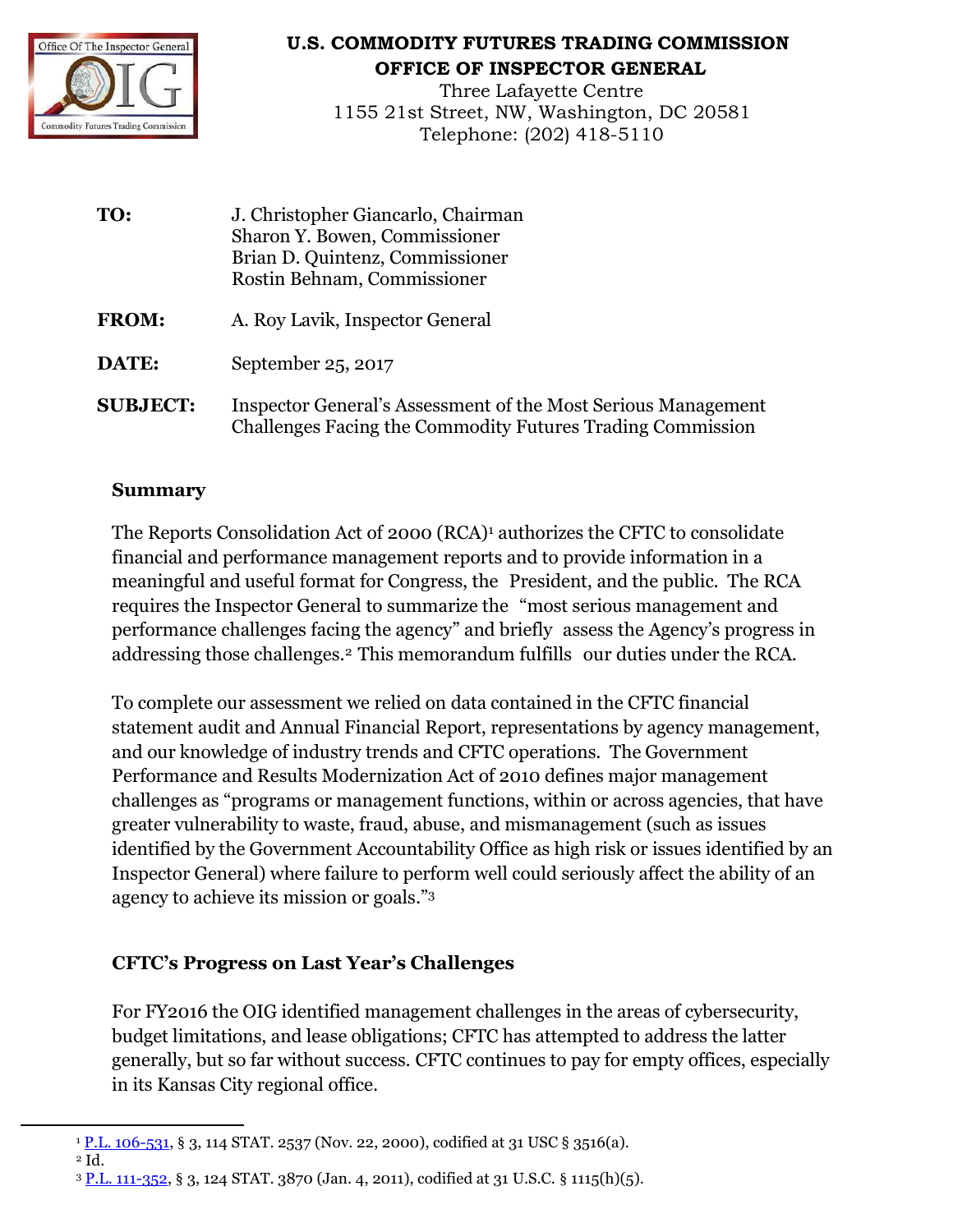We previously recommended<sup>4</sup> that CFTC develop an anonymous information-sharing program with registrants. At that time, management considered existing arrangements with the U.S. Treasury sufficient. Under new leadership, the Commission has supported registrants through information sharing and compliance discussions in several areas including cybersecurity. These efforts are in addition to systems safeguard regulations already in place which recognize the dynamic nature of threats. To better protect customers, we believe CFTC will need to increase its leadership position through automated risk analysis and information sharing to alert and educate participants of incidents, threats, and defensive measures in real time. This active and collaborative approach may assist compliance with <u>NIST Special Publication 800-150</u>.5 It may also assist compliance with guidelines<sup>6</sup> issued pursuant to the Cybersecurity Information Sharing Act of 2015.<sup>7</sup>

For a third year (FY2015, FY2016, FY 2017) CFTC budget's was flat at \$250 million while certain operational costs increased. While the CFTC requested another \$31.5 million for FY 2018 using a zero-based principle, it is possible CFTC will be funded at \$248 million for FY 2018.8 Therefore, the agency must continue to effectively triage its budgetary resources to meet its oversight responsibilities.

## **Fiscal Year 2017 Management Challenges**

We reiterate our FY 2016 recommendations for FY2017. We also add two management challenges for FY 2017 as follows:

 Management's ability to conduct effective cost-benefit analysis. In June 2017, we highlighted the importance of thorough consideration of costs and benefits in connection with rulemakings. However, we noted the CFTC lacks an institutional commitment to robust cost-benefit consideration. Management "agree[d] with the OIG's claim that rigorous economic research and improved data will benefit the Commission and the public," and "believes that it has made affirmative efforts to improve the Commission's data infrastructure, and intends to maintain these efforts into the future."<sup>9</sup>

 $\overline{\phantom{a}}$ <sup>4</sup> [Commodity Futures Trading Commission's Policies and Procedures for Reviewing Registrants'](http://www.cftc.gov/About/OfficeoftheInspectorGeneral/ssLINK/oig_rrcp2016)  [Cybersecurity Policies](http://www.cftc.gov/About/OfficeoftheInspectorGeneral/ssLINK/oig_rrcp2016) (October 11, 2016).

<sup>5</sup> [NIST Special Publication 800-150,](http://nvlpubs.nist.gov/nistpubs/SpecialPublications/NIST.SP.800-150.pdf) *Guide to Cyber Threat Information Sharing* (Oct. 2016).

<sup>6</sup> Department of Homeland Security and Department of Justice, *[Privacy and Civil Liberties Final Guidelines:](https://www.us-cert.gov/sites/default/files/ais_files/Privacy_and_Civil_Liberties_Guidelines_%28Sec%20105%28b%29%29.pdf)  [Cybersecurity Information Sharing Act of 2015](https://www.us-cert.gov/sites/default/files/ais_files/Privacy_and_Civil_Liberties_Guidelines_%28Sec%20105%28b%29%29.pdf)* (June 15, 2016). [Sharing of Cyber Threat Indicators and](https://www.us-cert.gov/sites/default/files/ais_files/Federal_Government_Sharing_Guidance_%28103%29.pdf)  [Defensive Measures by the Federal Government under the Cybersecurity Information Sharing Act of 2015](https://www.us-cert.gov/sites/default/files/ais_files/Federal_Government_Sharing_Guidance_%28103%29.pdf) (February 16, 2016).

<sup>7</sup> [P.L. 114-113,](https://www.gpo.gov/fdsys/pkg/PLAW-114publ113/html/PLAW-114publ113.htm) 129 STAT. 2935 (December 18, 2015).

<sup>&</sup>lt;sup>8</sup> House Committee on Appropriations, Subcommittee on Agriculture, Rural Development, Food and Drug Administration, and Related Agencies (115<sup>th</sup> Congress), [Press Release,](http://democrats.appropriations.house.gov/news/press-releases/summary-of-fy2018-agriculture-appropriations-act-committee-mark) July 11, 2017.

<sup>9</sup> CFT[C Management Response t](http://www.cftc.gov/About/OfficeoftheInspectorGeneral/ssLINK/oig_rcbcmrus060517)o the OIG Report Dated April 6, 2017, *Review of the Cost-Benefit Consideration for the Margin Rule for Uncleared Swaps* (see page 41 of the .pdf).